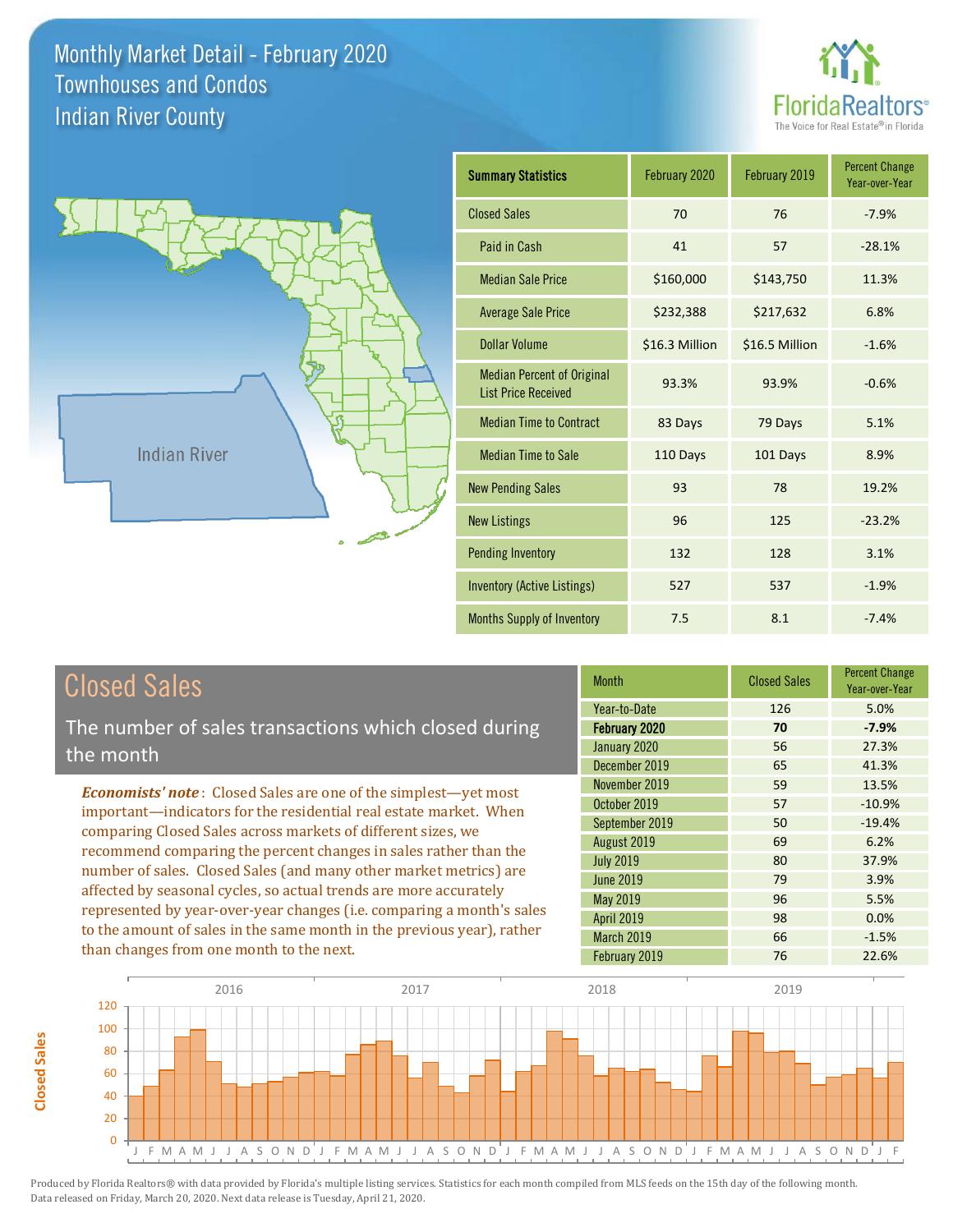this statistic should be interpreted with care.



68 -9.3%

| Cash Sales                                                                     | <b>Month</b>     | <b>Cash Sales</b> | <b>Percent Change</b><br>Year-over-Year |
|--------------------------------------------------------------------------------|------------------|-------------------|-----------------------------------------|
|                                                                                | Year-to-Date     | 76                | $-13.6%$                                |
| The number of Closed Sales during the month in which                           | February 2020    | 41                | $-28.1%$                                |
| buyers exclusively paid in cash                                                | January 2020     | 35                | 12.9%                                   |
|                                                                                | December 2019    | 45                | 45.2%                                   |
|                                                                                | November 2019    | 44                | 22.2%                                   |
|                                                                                | October 2019     | 34                | 3.0%                                    |
| <b>Economists' note:</b> Cash Sales can be a useful indicator of the extent to | September 2019   | 38                | 5.6%                                    |
| which investors are participating in the market. Why? Investors are            | August 2019      | 49                | 28.9%                                   |
| far more likely to have the funds to purchase a home available up front,       | <b>July 2019</b> | 51                | 18.6%                                   |
| whereas the typical homebuyer requires a mortgage or some other                | <b>June 2019</b> | 50                | $-10.7%$                                |
| form of financing. There are, of course, many possible exceptions, so          | May 2019         | 72                | 12.5%                                   |

J F M A M J J A S O N D J F M A M J J A S O N D J F M A M J J A S O N D J F M A M J J A S O N D J F 0 20 40 60 80 2016 2017 2018 2019

## Cash Sales as a Percentage of Closed Sales

The percentage of Closed Sales during the month which were Cash Sales

*Economists' note* : This statistic is simply another way of viewing Cash Sales. The remaining percentages of Closed Sales (i.e. those not paid fully in cash) each month involved some sort of financing, such as mortgages, owner/seller financing, assumed loans, etc.

| <b>Month</b>      | <b>Percent of Closed</b><br>Sales Paid in Cash | <b>Percent Change</b><br>Year-over-Year |
|-------------------|------------------------------------------------|-----------------------------------------|
| Year-to-Date      | 60.3%                                          | $-17.7%$                                |
| February 2020     | 58.6%                                          | $-21.9%$                                |
| January 2020      | 62.5%                                          | $-11.3%$                                |
| December 2019     | 69.2%                                          | 2.7%                                    |
| November 2019     | 74.6%                                          | 7.8%                                    |
| October 2019      | 59.6%                                          | 15.5%                                   |
| September 2019    | 76.0%                                          | 30.8%                                   |
| August 2019       | 71.0%                                          | 21.4%                                   |
| <b>July 2019</b>  | 63.8%                                          | $-13.9%$                                |
| <b>June 2019</b>  | 63.3%                                          | $-14.1%$                                |
| May 2019          | 75.0%                                          | 6.7%                                    |
| <b>April 2019</b> | 69.4%                                          | $-9.3%$                                 |
| March 2019        | 71.2%                                          | $-2.6%$                                 |
| February 2019     | 75.0%                                          | 3.3%                                    |

March 2019 **47** -4.1%

April 2019

February 2019 **57** 26.7%

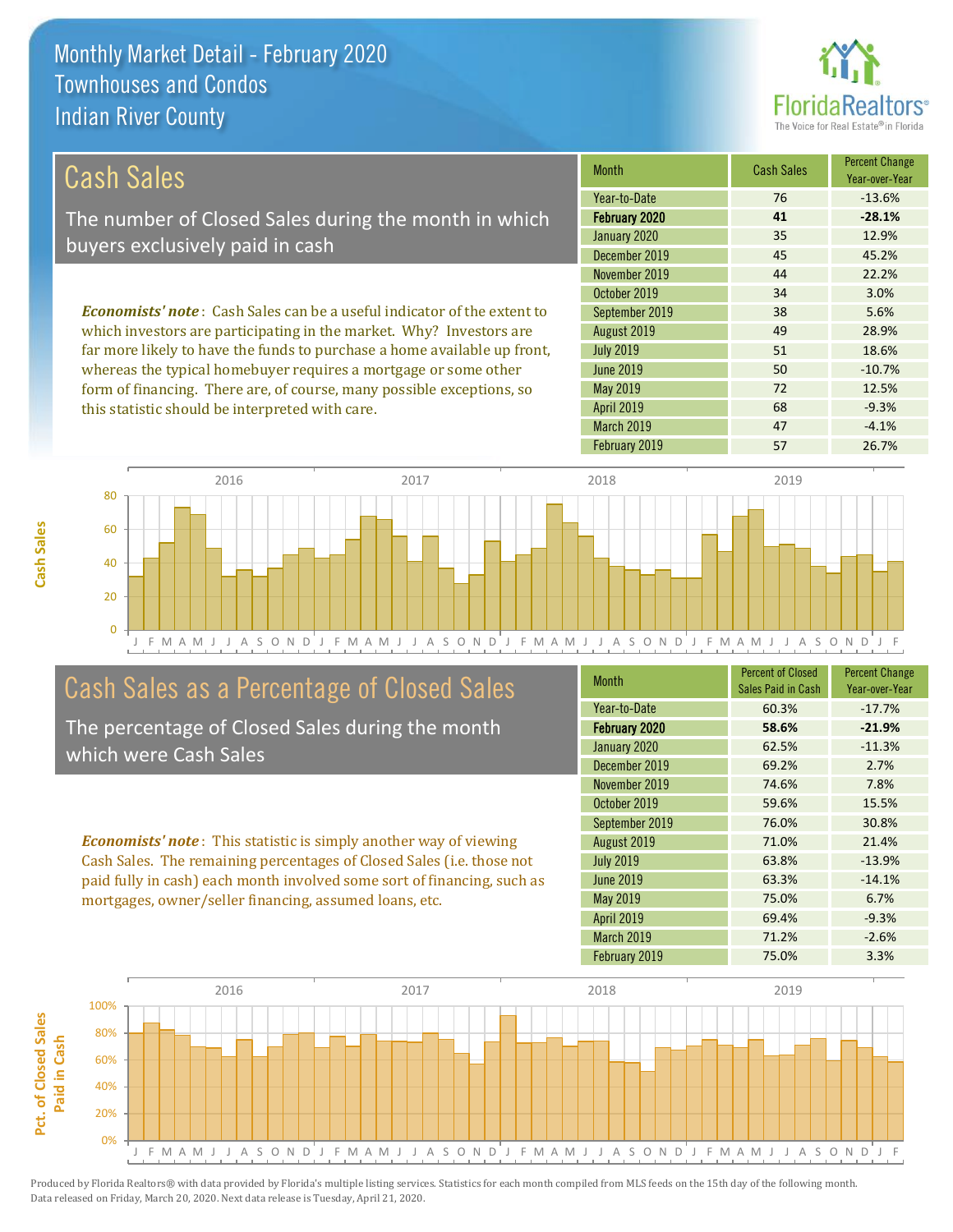

### Median Sale Price

The median sale price reported for the month (i.e. 50% of sales were above and 50% of sales were below)

*Economists' note* : Median Sale Price is our preferred summary statistic for price activity because, unlike Average Sale Price, Median Sale Price is not sensitive to high sale prices for small numbers of homes that may not be characteristic of the market area. Keep in mind that median price trends over time are not always solely caused by changes in the general value of local real estate. Median sale price only reflects the values of the homes that *sold* each month, and the mix of the types of homes that sell can change over time.

| <b>Month</b>     | <b>Median Sale Price</b> | <b>Percent Change</b><br>Year-over-Year |
|------------------|--------------------------|-----------------------------------------|
| Year-to-Date     | \$160,000                | 10.7%                                   |
| February 2020    | \$160,000                | 11.3%                                   |
| January 2020     | \$161,638                | 12.6%                                   |
| December 2019    | \$155,500                | 2.0%                                    |
| November 2019    | \$157,500                | $-5.1%$                                 |
| October 2019     | \$140,000                | $-11.4%$                                |
| September 2019   | \$153,500                | 7.9%                                    |
| August 2019      | \$155,000                | 2.0%                                    |
| <b>July 2019</b> | \$154,250                | 5.3%                                    |
| <b>June 2019</b> | \$152,900                | $-9.0%$                                 |
| May 2019         | \$204,000                | 45.7%                                   |
| April 2019       | \$184,250                | 7.1%                                    |
| March 2019       | \$175,000                | 34.6%                                   |
| February 2019    | \$143,750                | 10.6%                                   |



### Average Sale Price

The average sale price reported for the month (i.e. total sales in dollars divided by the number of sales)

*Economists' note* : Usually, we prefer Median Sale Price over Average Sale Price as a summary statistic for home prices. However, Average Sale Price does have its uses—particularly when it is analyzed alongside the Median Sale Price. For one, the relative difference between the two statistics can provide some insight into the market for higher-end homes in an area.

| Month            | <b>Average Sale Price</b> | <b>Percent Change</b><br>Year-over-Year |
|------------------|---------------------------|-----------------------------------------|
| Year-to-Date     | \$262,180                 | 1.2%                                    |
| February 2020    | \$232,388                 | 6.8%                                    |
| January 2020     | \$299,421                 | $-9.5%$                                 |
| December 2019    | \$322,464                 | 46.6%                                   |
| November 2019    | \$288,381                 | $-13.7%$                                |
| October 2019     | \$223,657                 | $-23.0%$                                |
| September 2019   | \$216,370                 | 4.0%                                    |
| August 2019      | \$211,180                 | $-9.7%$                                 |
| <b>July 2019</b> | \$285,630                 | 29.3%                                   |
| <b>June 2019</b> | \$298,420                 | 10.5%                                   |
| May 2019         | \$298,964                 | 44.5%                                   |
| April 2019       | \$346,117                 | $-7.9%$                                 |
| March 2019       | \$309,866                 | 64.1%                                   |
| February 2019    | \$217,632                 | $-9.8%$                                 |



Produced by Florida Realtors® with data provided by Florida's multiple listing services. Statistics for each month compiled from MLS feeds on the 15th day of the following month. Data released on Friday, March 20, 2020. Next data release is Tuesday, April 21, 2020.

**Average Sale Price**

Average Sale Price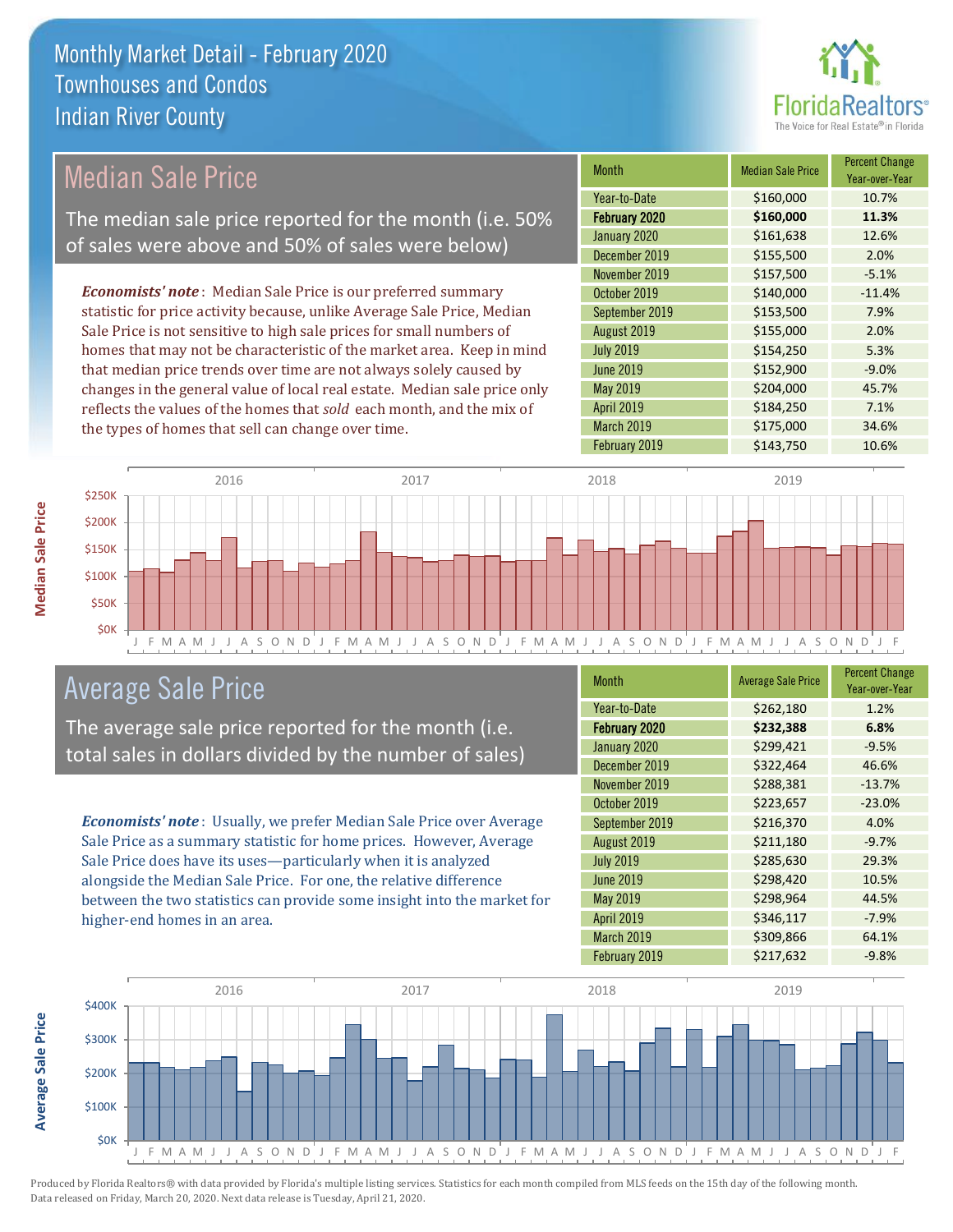

Year-over-Year

### Dollar Volume

The sum of the sale prices for all sales which closed during the month

*Economists' note* : Dollar Volume is simply the sum of all sale prices in a given time period, and can quickly be calculated by multiplying Closed Sales by Average Sale Price. It is a strong indicator of the health of the real estate industry in a market, and is of particular interest to real estate professionals, investors, analysts, and government agencies. Potential home sellers and home buyers, on the other hand, will likely be better served by paying attention to trends in the two components of Dollar Volume (i.e. sales and prices) individually.



### Median Percent of Original List Price Received

The median of the sale price (as a percentage of the original list price) across all properties selling during the month

*Economists' note* : The Median Percent of Original List Price Received is useful as an indicator of market recovery, since it typically rises as buyers realize that the market may be moving away from them and they need to match the selling price (or better it) in order to get a contract on the house. This is usually the last measure to indicate a market has shifted from down to up, so it is what we would call a *lagging* indicator.

| <b>Month</b>      | Med. Pct. of Orig.<br><b>List Price Received</b> | <b>Percent Change</b><br>Year-over-Year |
|-------------------|--------------------------------------------------|-----------------------------------------|
| Year-to-Date      | 93.3%                                            | $-1.3%$                                 |
| February 2020     | 93.3%                                            | $-0.6%$                                 |
| January 2020      | 93.7%                                            | $-1.3%$                                 |
| December 2019     | 94.5%                                            | 1.5%                                    |
| November 2019     | 93.7%                                            | $-0.7%$                                 |
| October 2019      | 94.3%                                            | 0.0%                                    |
| September 2019    | 93.2%                                            | $-0.6%$                                 |
| August 2019       | 92.6%                                            | $-2.0%$                                 |
| <b>July 2019</b>  | 93.1%                                            | $-0.6%$                                 |
| June 2019         | 92.4%                                            | $-1.1%$                                 |
| May 2019          | 93.8%                                            | $-1.7%$                                 |
| April 2019        | 93.6%                                            | $-2.2%$                                 |
| <b>March 2019</b> | 93.2%                                            | $-1.9%$                                 |
| February 2019     | 93.9%                                            | 0.0%                                    |

June 2019 **\$23.6 Million** 14.9%

November 2019 **\$17.0 Million** -2.1% October 2019 **\$12.7 Million** -31.4% September 2019 **\$10.8 Million** -16.1% August 2019 **\$14.6 Million** -4.2% July 2019 **\$22.9 Million** 78.3%

January 2020 <br>
\$16.8 Million 15.2% December 2019 **\$21.0 Million** 107.1%

February 2020 **\$16.3 Million -1.6%** Year-to-Date \$33.0 Million 6.2%

Month **Dollar Volume** Percent Change

March 2019 \$20.5 Million 61.6%

\$33.9 Million -7.9%

\$28.7 Million 52.4%

May 2019

April 2019

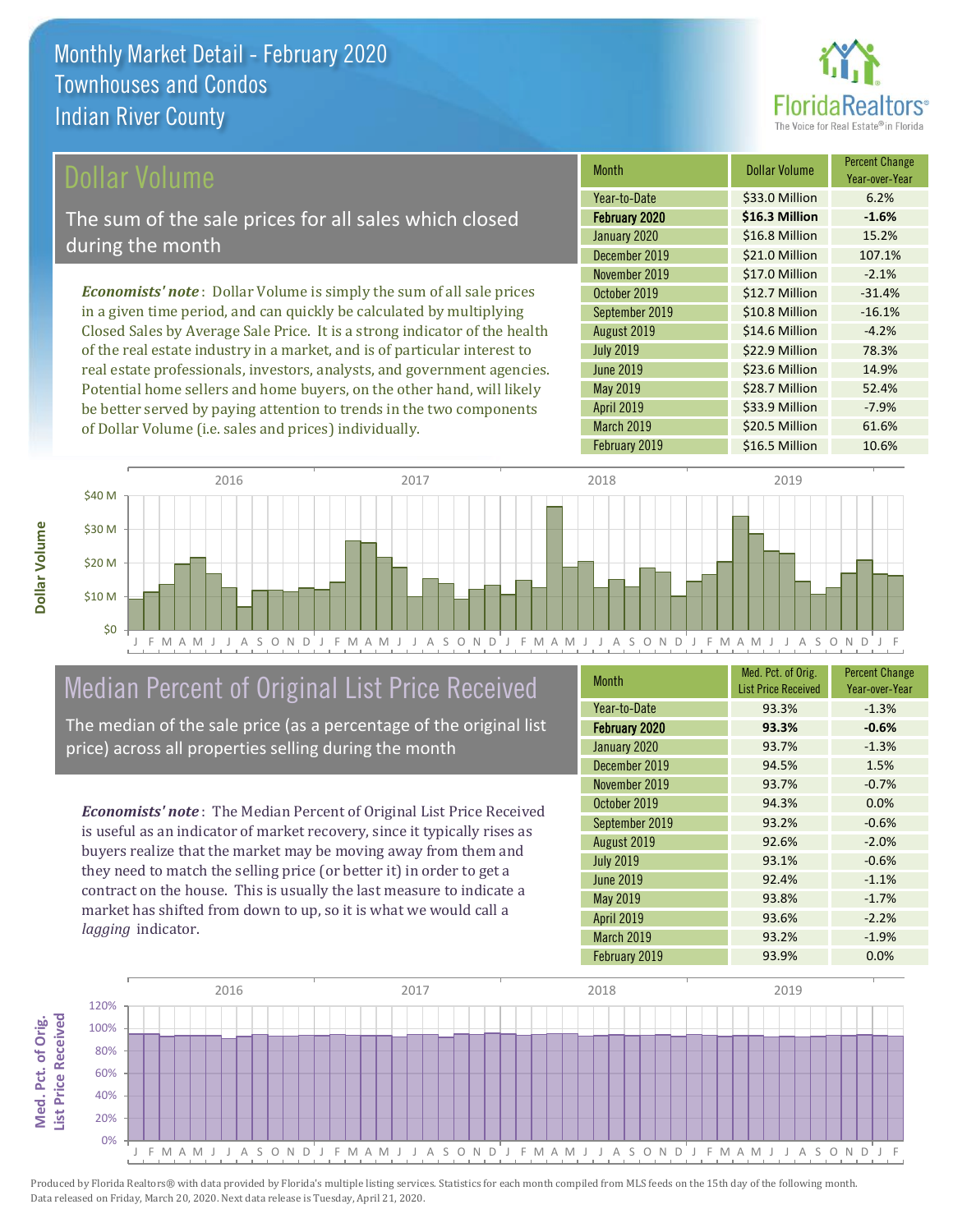

## Median Time to Contract

The median number of days between the listing date and contract date for all Closed Sales during the month

*Economists' note* : Like Time to Sale, Time to Contract is a measure of the length of the home selling process calculated for sales which closed during the month. The difference is that Time to Contract measures the number of days between the initial listing of a property and the signing of the contract which eventually led to the closing of the sale. When the gap between Median Time to Contract and Median Time to Sale grows, it is usually a sign of longer closing times and/or declining numbers of cash sales.

| Month            | Median Time to<br>Contract | <b>Percent Change</b><br>Year-over-Year |
|------------------|----------------------------|-----------------------------------------|
| Year-to-Date     | 81 Days                    | 8.0%                                    |
| February 2020    | 83 Days                    | 5.1%                                    |
| January 2020     | 75 Days                    | 29.3%                                   |
| December 2019    | 41 Days                    | $-21.2%$                                |
| November 2019    | 64 Days                    | $-5.9%$                                 |
| October 2019     | 52 Days                    | $-44.1%$                                |
| September 2019   | 106 Days                   | 158.5%                                  |
| August 2019      | 57 Days                    | $-5.0%$                                 |
| <b>July 2019</b> | 84 Days                    | $-2.3%$                                 |
| <b>June 2019</b> | 50 Days                    | 31.6%                                   |
| May 2019         | 56 Days                    | 47.4%                                   |
| April 2019       | 40 Days                    | 8.1%                                    |
| March 2019       | 67 Days                    | 63.4%                                   |
| February 2019    | 79 Days                    | 79.5%                                   |



### Median Time to Sale

**Median Time to Contract**

**Median Time to** 

The median number of days between the listing date and closing date for all Closed Sales during the month

*Economists' note* : Time to Sale is a measure of the length of the home selling process, calculated as the number of days between the initial listing of a property and the closing of the sale. *Median* Time to Sale is the amount of time the "middle" property selling this month was on the market. That is, 50% of homes selling this month took *less* time to sell, and 50% of homes took *more* time to sell. Median Time to Sale gives a more accurate picture than Average Time to Sale, which can be skewed upward by small numbers of properties taking an abnormally long time to sell.

| <b>Month</b>     | <b>Median Time to Sale</b> | <b>Percent Change</b><br>Year-over-Year |
|------------------|----------------------------|-----------------------------------------|
| Year-to-Date     | 103 Days                   | 2.0%                                    |
| February 2020    | 110 Days                   | 8.9%                                    |
| January 2020     | 106 Days                   | 11.6%                                   |
| December 2019    | 76 Days                    | $-14.6%$                                |
| November 2019    | 99 Days                    | $-13.9%$                                |
| October 2019     | 97 Days                    | $-24.2%$                                |
| September 2019   | 161 Days                   | 98.8%                                   |
| August 2019      | 86 Days                    | $-20.4%$                                |
| <b>July 2019</b> | 128 Days                   | 4.9%                                    |
| <b>June 2019</b> | 93 Days                    | 14.8%                                   |
| May 2019         | 99 Days                    | 20.7%                                   |
| April 2019       | 88 Days                    | 11.4%                                   |
| March 2019       | 101 Days                   | 31.2%                                   |
| February 2019    | 101 Days                   | 27.8%                                   |

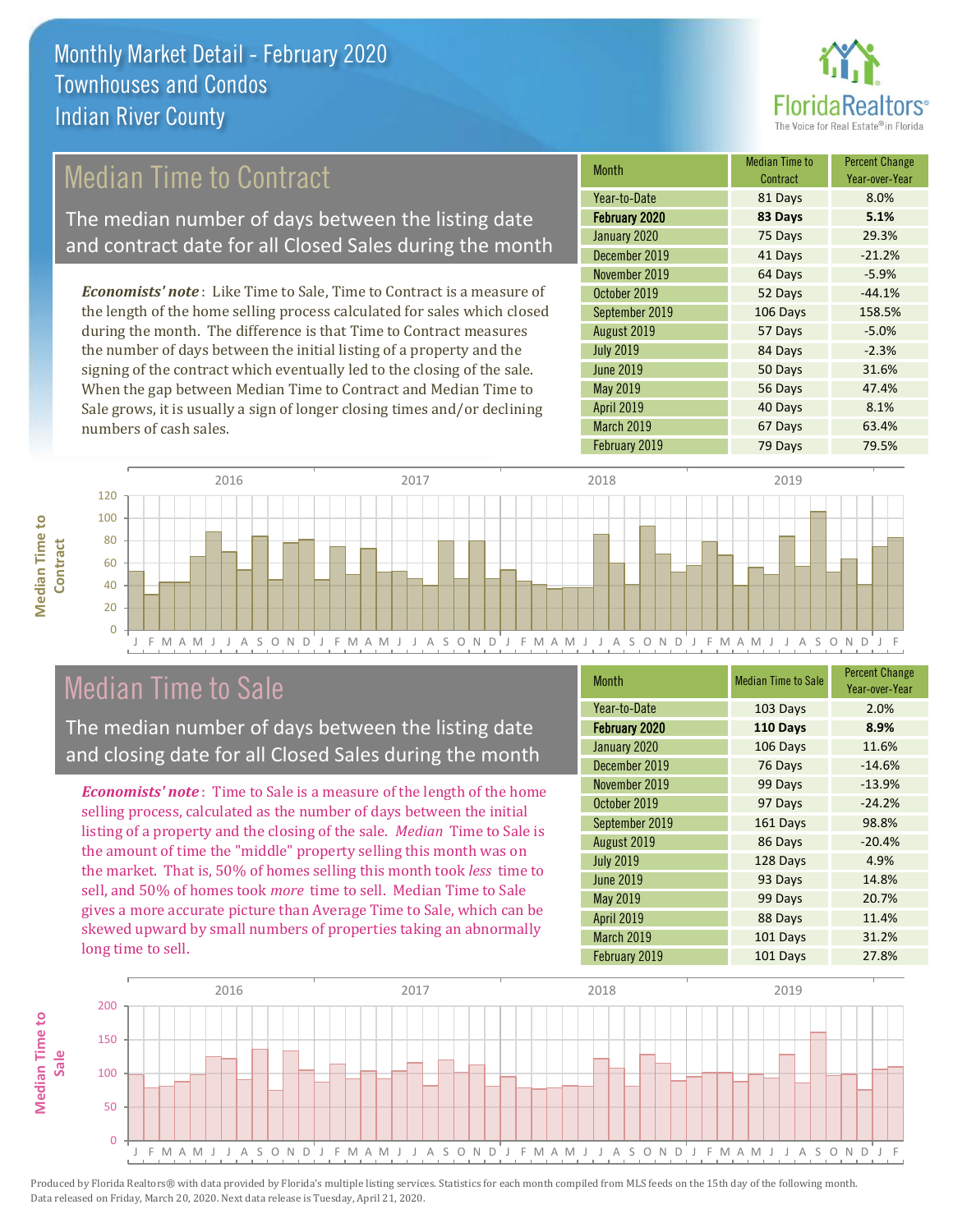

| New Pending Sales                                                              | <b>Month</b>     | <b>New Pending Sales</b> | <b>Percent Change</b><br>Year-over-Year |
|--------------------------------------------------------------------------------|------------------|--------------------------|-----------------------------------------|
|                                                                                | Year-to-Date     | 185                      | 13.5%                                   |
| The number of listed properties that went under                                | February 2020    | 93                       | 19.2%                                   |
| contract during the month                                                      | January 2020     | 92                       | 8.2%                                    |
|                                                                                | December 2019    | 57                       | 18.8%                                   |
|                                                                                | November 2019    | 55                       | $-5.2%$                                 |
| <b>Economists' note</b> : Because of the typical length of time it takes for a | October 2019     | 73                       | 62.2%                                   |
| sale to close, economists consider Pending Sales to be a decent                | September 2019   | 55                       | 12.2%                                   |
| indicator of potential future Closed Sales. It is important to bear in         | August 2019      | 63                       | $-21.3%$                                |
| mind, however, that not all Pending Sales will be closed successfully.         | <b>July 2019</b> | 67                       | 13.6%                                   |
| So, the effectiveness of Pending Sales as a future indicator of Closed         | June 2019        | 71                       | 6.0%                                    |
| Sales is susceptible to changes in market conditions such as the               | May 2019         | 91                       | 15.2%                                   |

J F M A M J J A S O N D J F M A M J J A S O N D J F M A M J J A S O N D J F M A M J J A S O N D J F  $\overline{0}$ 20 40 60 80 100 120 2016 2017 2018 2019

# New Listings

**New Listings**

**Pending Sales**

Pending Sales

distressed properties for sale.

The number of properties put onto the market during the month

availability of financing for homebuyers and the inventory of

*Economists' note* : New Listings tend to rise in delayed response to increasing prices, so they are often seen as a lagging indicator of market health. As prices rise, potential sellers raise their estimations of value—and in the most recent cycle, rising prices have freed up many potential sellers who were previously underwater on their mortgages. Note that in our calculations, we take care to not include properties that were recently taken off the market and quickly relisted, since these are not really *new* listings.

| <b>Month</b>      | <b>New Listings</b> | <b>Percent Change</b><br>Year-over-Year |
|-------------------|---------------------|-----------------------------------------|
| Year-to-Date      | 236                 | $-15.7%$                                |
| February 2020     | 96                  | $-23.2%$                                |
| January 2020      | 140                 | $-9.7%$                                 |
| December 2019     | 81                  | 11.0%                                   |
| November 2019     | 123                 | 11.8%                                   |
| October 2019      | 132                 | 28.2%                                   |
| September 2019    | 65                  | $-8.5%$                                 |
| August 2019       | 85                  | $-18.3%$                                |
| <b>July 2019</b>  | 84                  | 29.2%                                   |
| <b>June 2019</b>  | 72                  | 2.9%                                    |
| May 2019          | 82                  | 9.3%                                    |
| <b>April 2019</b> | 114                 | $-2.6%$                                 |
| <b>March 2019</b> | 137                 | 7.0%                                    |
| February 2019     | 125                 | $-13.2%$                                |

February 2019 78 -12.4%

April 2019 **91** -2.2% March 2019 **96** -6.8%

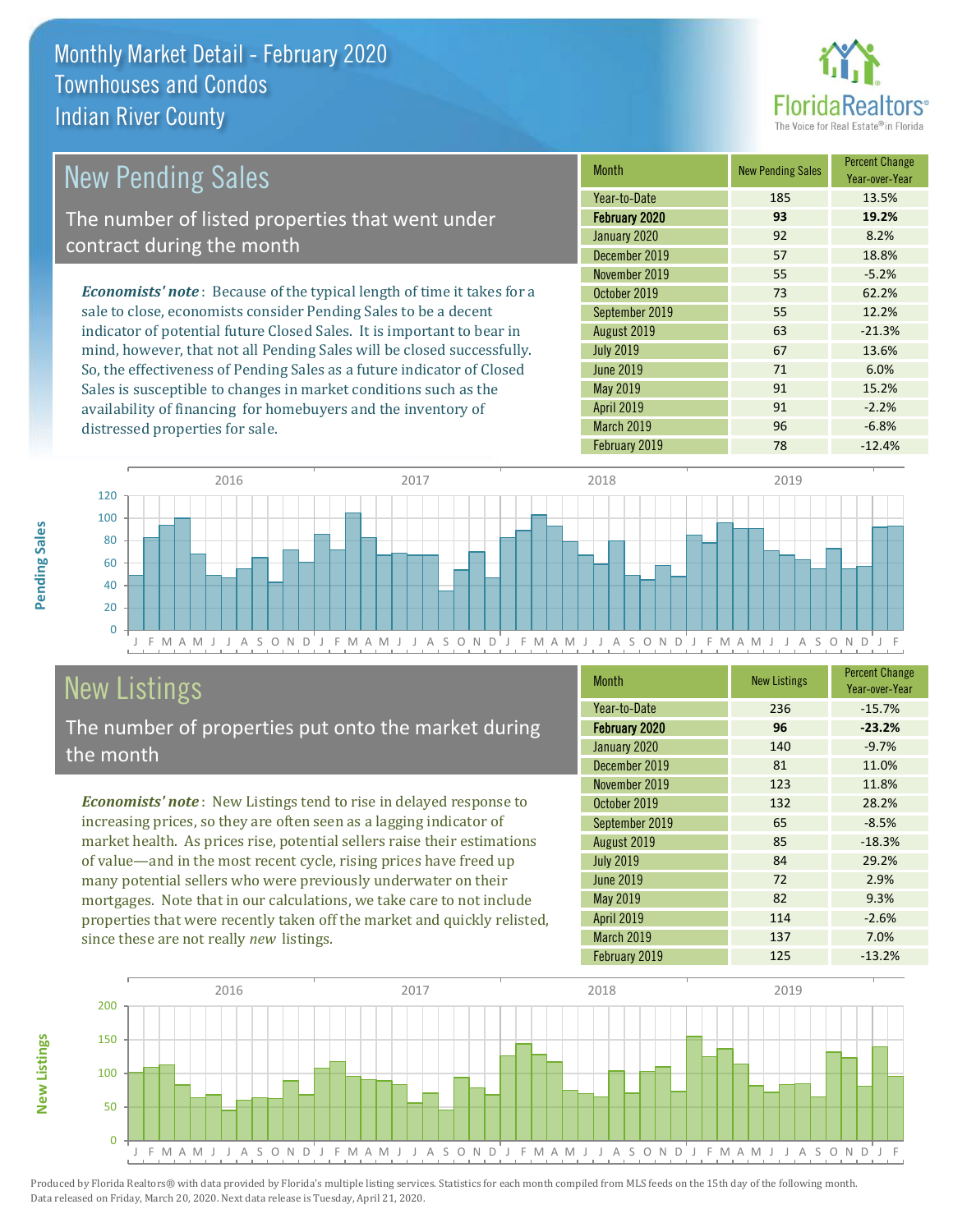

# Inventory (Active Listings) The number of property listings active at the end of the month

*Economists' note* : There are a number of ways to define and calculate Inventory. Our method is to simply count the number of active listings on the last day of the month, and hold this number to compare with the same month the following year. Inventory rises when New Listings are outpacing the number of listings that go off-market (regardless of whether they actually sell). Likewise, it falls when New Listings aren't keeping up with the rate at which homes are going off-market.

| <b>Month</b>             | Inventory | <b>Percent Change</b><br>Year-over-Year |
|--------------------------|-----------|-----------------------------------------|
| <b>YTD (Monthly Avg)</b> | 533       | 2.7%                                    |
| February 2020            | 527       | $-1.9%$                                 |
| January 2020             | 539       | 7.6%                                    |
| December 2019            | 539       | 21.7%                                   |
| November 2019            | 511       | 12.8%                                   |
| October 2019             | 456       | 9.1%                                    |
| September 2019           | 418       | 14.5%                                   |
| August 2019              | 430       | 17.2%                                   |
| <b>July 2019</b>         | 443       | 26.2%                                   |
| <b>June 2019</b>         | 463       | 28.6%                                   |
| May 2019                 | 517       | 27.0%                                   |
| <b>April 2019</b>        | 539       | 27.4%                                   |
| March 2019               | 530       | 27.7%                                   |
| February 2019            | 537       | 27.6%                                   |



# Months Supply of Inventory

An estimate of the number of months it will take to deplete the current Inventory given recent sales rates

*Economists' note* : MSI is a useful indicator of market conditions. The benchmark for a balanced market (favoring neither buyer nor seller) is 5.5 months of inventory. Anything higher is traditionally a buyers' market, and anything lower is a sellers' market. There is no single accepted way of calculating MSI. A common method is to divide current Inventory by the most recent month's Closed Sales count, but this count is a usually poor predictor of future Closed Sales due to seasonal cycles. To eliminate seasonal effects, we use the 12-month average of monthly Closed Sales instead.

| <b>Month</b>             | <b>Months Supply</b> | <b>Percent Change</b><br>Year-over-Year |
|--------------------------|----------------------|-----------------------------------------|
| <b>YTD (Monthly Avg)</b> | 7.6                  | $-3.8%$                                 |
| February 2020            | 7.5                  | $-7.4%$                                 |
| January 2020             | 7.6                  | $-1.3%$                                 |
| December 2019            | 7.7                  | 13.2%                                   |
| November 2019            | 7.5                  | 11.9%                                   |
| October 2019             | 6.7                  | 9.8%                                    |
| September 2019           | 6.1                  | 10.9%                                   |
| August 2019              | 6.2                  | 10.7%                                   |
| <b>July 2019</b>         | 6.4                  | 20.8%                                   |
| <b>June 2019</b>         | 6.9                  | 25.5%                                   |
| May 2019                 | 7.7                  | 24.2%                                   |
| <b>April 2019</b>        | 8.1                  | 24.6%                                   |
| March 2019               | 8.0                  | 23.1%                                   |
| February 2019            | 8.1                  | 24.6%                                   |

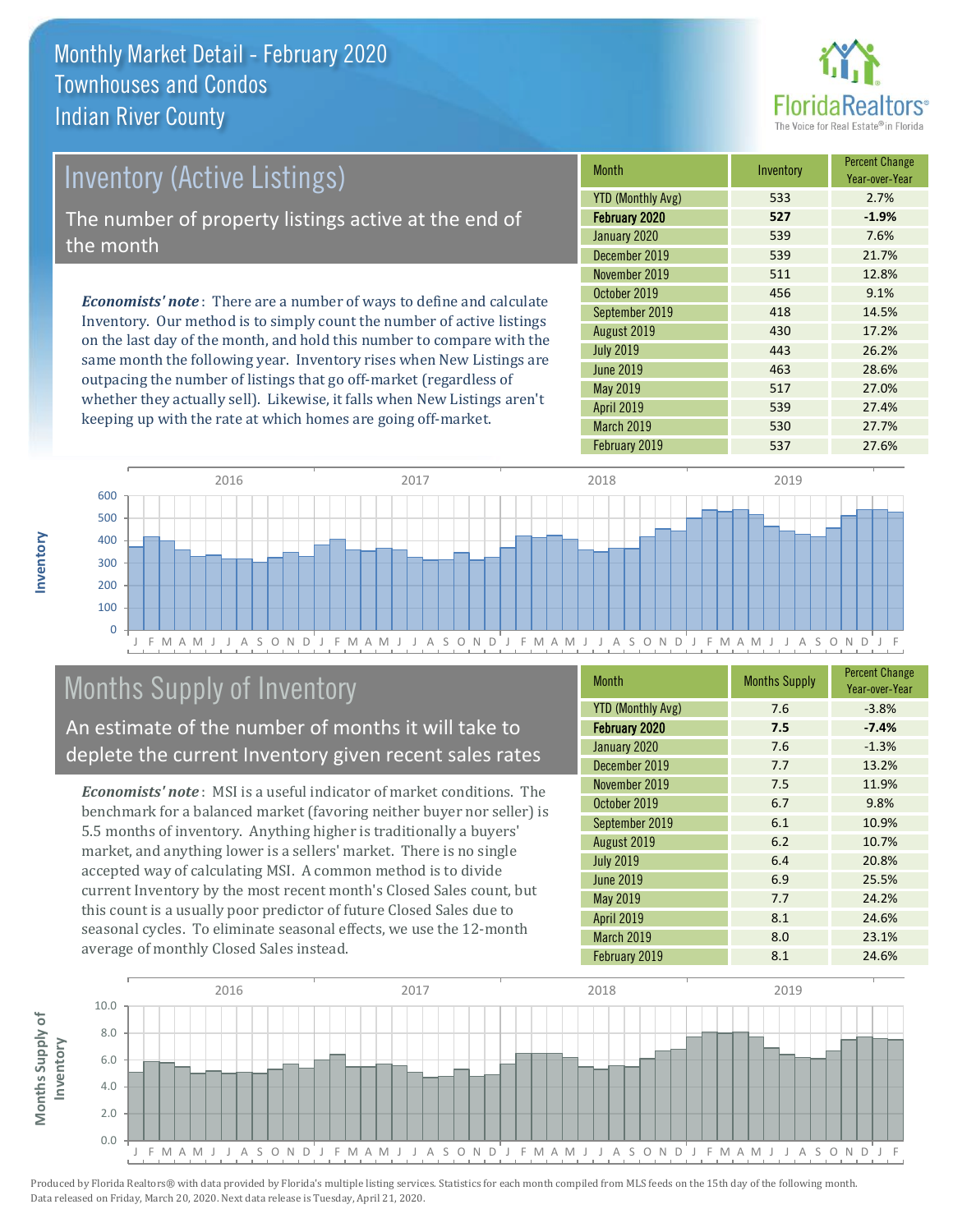

# Closed Sales by Sale Price The number of sales transactions which closed during the month

*Economists' note:* Closed Sales are one of the simplest—yet most important—indicators for the residential real estate market. When comparing Closed Sales across markets of different sizes, we recommend comparing the percent changes in sales rather than the number of sales. Closed Sales (and many other market metrics) are affected by seasonal cycles, so actual trends are more accurately represented by year-over-year changes (i.e. comparing a month's sales to the amount of sales in the same month in the previous year), rather than changes from one month to the next.





### Median Time to Contract by Sale Price The median number of days between the listing date and contract date for all Closed Sales during the month

*Economists' note* : Like Time to Sale, Time to Contract is a measure of the length of the home selling process calculated for sales which closed during the month. The difference is that Time to Contract measures the number of days between the initial listing of a property and the signing of the contract which eventually led to the closing of the sale. When the gap between Median Time to Contract and Median Time to Sale grows, it is usually a sign of longer closing times and/or declining numbers of cash sales.

| <b>Sale Price</b>     | <b>Median Time to</b><br>Contract | <b>Percent Change</b><br>Year-over-Year |
|-----------------------|-----------------------------------|-----------------------------------------|
| Less than \$50,000    | (No Sales)                        | N/A                                     |
| $$50,000 - $99,999$   | 80 Days                           | $-8.0%$                                 |
| $$100,000 - $149,999$ | 92 Days                           | 196.8%                                  |
| $$150,000 - $199,999$ | 62 Days                           | $-32.6%$                                |
| \$200,000 - \$249,999 | 93 Days                           | 6.9%                                    |
| \$250,000 - \$299,999 | 49 Days                           | $-82.0%$                                |
| \$300,000 - \$399,999 | 120 Days                          | N/A                                     |
| $$400,000 - $599,999$ | 295 Days                          | 8.1%                                    |
| \$600,000 - \$999,999 | 229 Days                          | 141.1%                                  |
| \$1,000,000 or more   | 83 Days                           | N/A                                     |



**Closed Sales**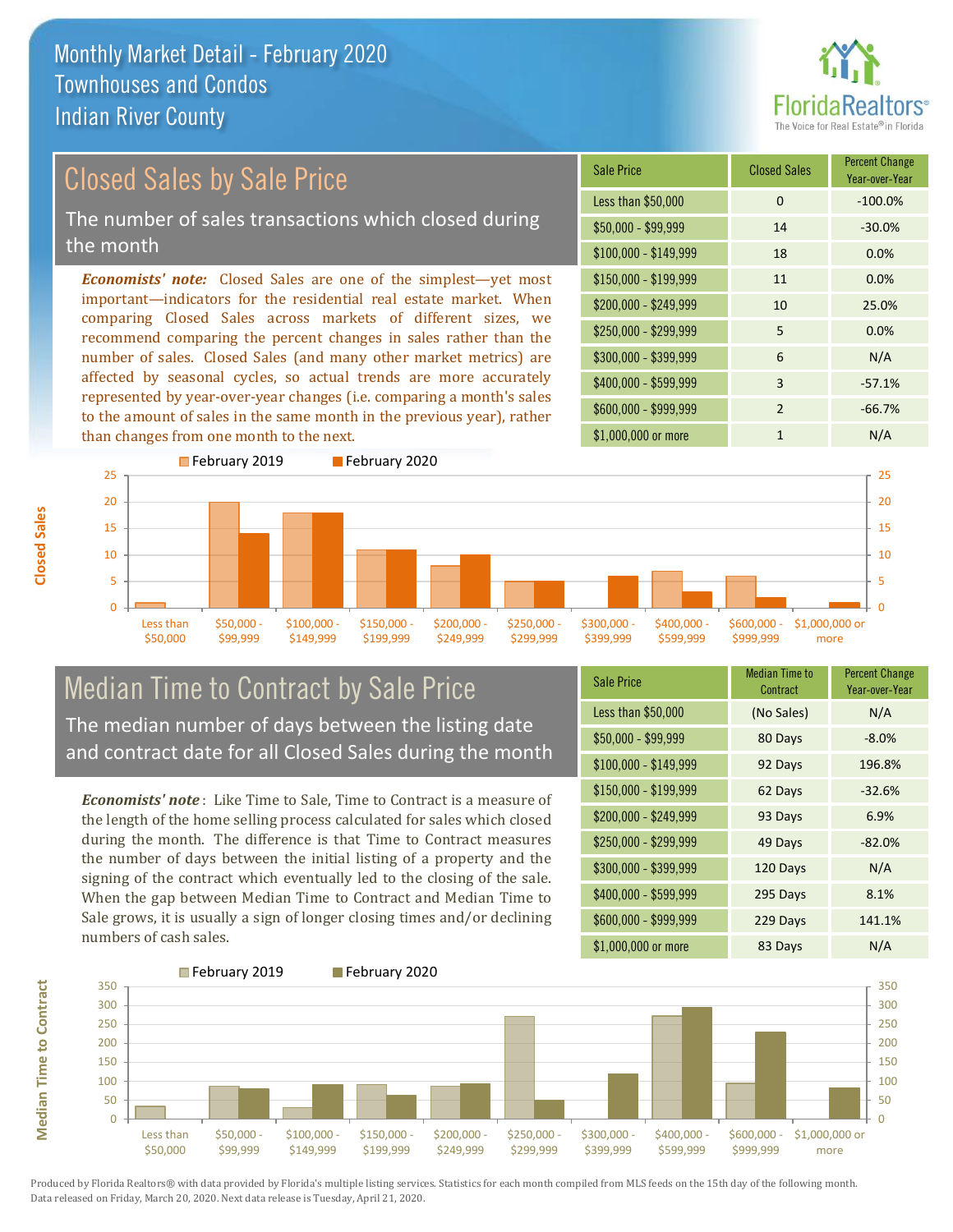

# New Listings by Initial Listing Price

The number of properties put onto the market during the month

*Economists' note:* New Listings tend to rise in delayed response to increasing prices, so they are often seen as a lagging indicator of market health. As prices rise, potential sellers raise their estimations of value—and in the most recent cycle, rising prices have freed up many potential sellers who were previously underwater on their mortgages. Note that in our calculations, we take care to not include properties that were recently taken off the market and quickly relisted, since these are not really *new* listings.

| <b>Initial Listing Price</b> | <b>New Listings</b> | <b>Percent Change</b><br>Year-over-Year |
|------------------------------|---------------------|-----------------------------------------|
| Less than \$50,000           | $\Omega$            | N/A                                     |
| $$50,000 - $99,999$          | 15                  | 25.0%                                   |
| $$100,000 - $149,999$        | 20                  | $-20.0%$                                |
| $$150,000 - $199,999$        | 15                  | 7.1%                                    |
| \$200,000 - \$249,999        | 4                   | $-50.0%$                                |
| \$250,000 - \$299,999        | 11                  | $-26.7%$                                |
| \$300,000 - \$399,999        | 10                  | $-9.1%$                                 |
| \$400,000 - \$599,999        | 9                   | $-43.8%$                                |
| \$600,000 - \$999,999        | 8                   | $-38.5%$                                |
| \$1,000,000 or more          | 4                   | $-63.6%$                                |



### Inventory by Current Listing Price The number of property listings active at the end of the month

*Economists' note* : There are a number of ways to define and calculate Inventory. Our method is to simply count the number of active listings on the last day of the month, and hold this number to compare with the same month the following year. Inventory rises when New Listings are outpacing the number of listings that go off-market (regardless of whether they actually sell). Likewise, it falls when New Listings aren't keeping up with the rate at which homes are going off-market.

| <b>Current Listing Price</b> | Inventory | <b>Percent Change</b><br>Year-over-Year |
|------------------------------|-----------|-----------------------------------------|
| Less than \$50,000           | $\Omega$  | N/A                                     |
| $$50,000 - $99,999$          | 62        | 40.9%                                   |
| $$100,000 - $149,999$        | 94        | 44.6%                                   |
| $$150,000 - $199,999$        | 53        | $-11.7%$                                |
| \$200,000 - \$249,999        | 37        | 8.8%                                    |
| \$250,000 - \$299,999        | 55        | $-15.4%$                                |
| \$300,000 - \$399,999        | 77        | 35.1%                                   |
| \$400,000 - \$599,999        | 54        | $-37.2%$                                |
| \$600,000 - \$999,999        | 55        | $-25.7%$                                |
| \$1,000,000 or more          | 40        | $-23.1%$                                |



Produced by Florida Realtors® with data provided by Florida's multiple listing services. Statistics for each month compiled from MLS feeds on the 15th day of the following month. Data released on Friday, March 20, 2020. Next data release is Tuesday, April 21, 2020.

**Inventory**